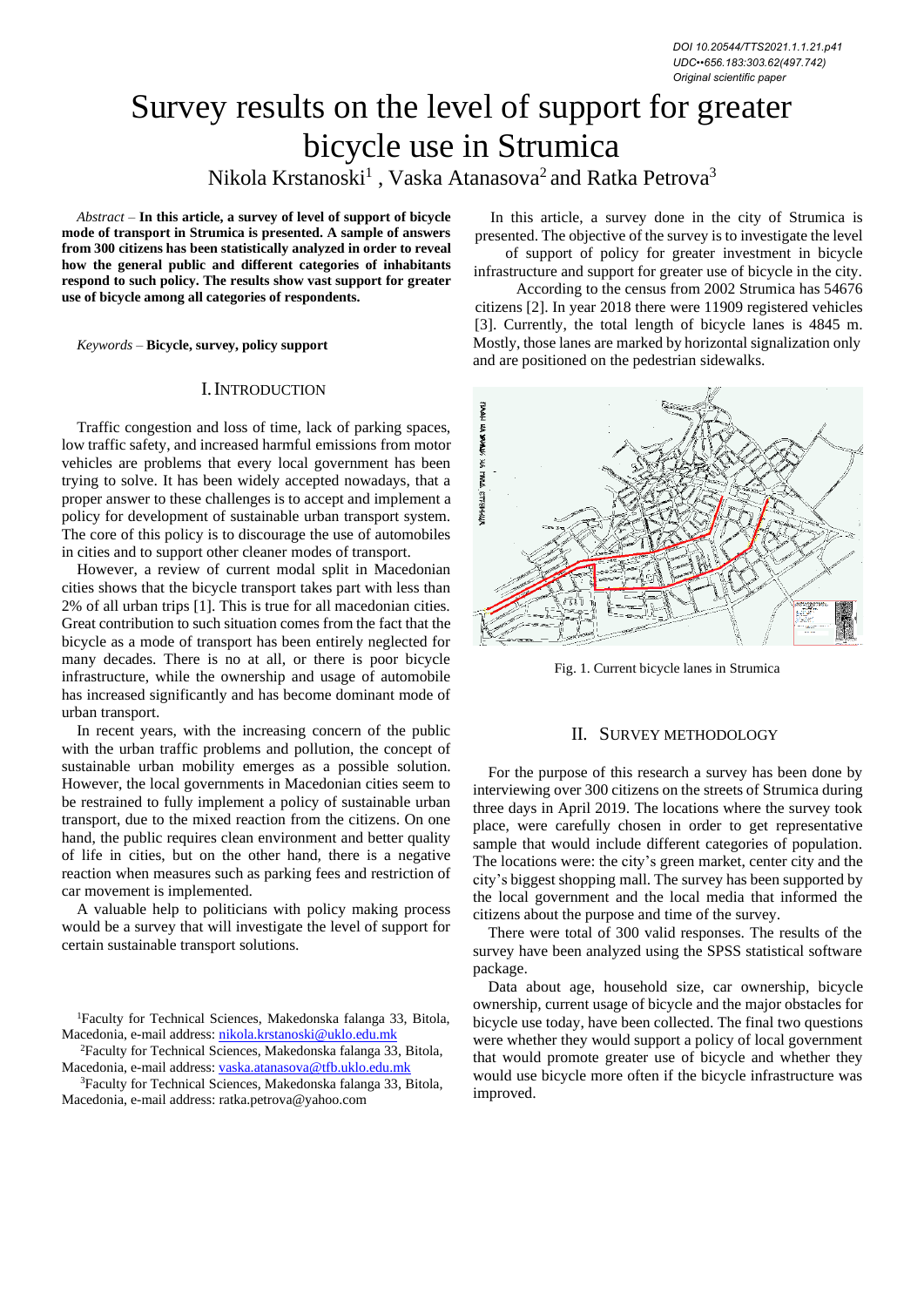### III. ANALYSIS OF THE SURVEY RESULTS

Participants in the survey have been divided in three age categories: below 18, between 18 and 50, and above 50 years of age. As can be seen from Table 1, 13% of responded were under 18 years old, 54,3% between 18 and 50 years and 32,7% above 50 years old.

A great majority of respondents of 86,7% said that they would support bicycle promotion policy, only 1,3% would not, and 12% did not know.

In order to test if there is significant difference in responses from the different categories of age, two statistical tests have been performed. The z-test and the standard residuals (table 1) have shown that the null hypothesis that there is no significant difference in responds from different categories of age cannot be rejected at significance level of 0,05.

TABLE 1. Age category vs support of bicycle policy

|  | age * policy support Crosstabulation |
|--|--------------------------------------|

|                  |                         |         | policy support |                 |        |  |  |
|------------------|-------------------------|---------|----------------|-----------------|--------|--|--|
|                  |                         |         |                | "don't          |        |  |  |
|                  |                         | "yes"   | "no"           | know"           | Total  |  |  |
| below            | Count                   | $33_a$  | $1_a$          | $5_a$           | 39     |  |  |
| 18               | <b>Expected Count</b>   | 33,8    | ,5             | 4,7             | 39,0   |  |  |
|                  | % within age            | 84,6%   | 2,6%           | 12,8%           | 100,0% |  |  |
|                  | % within policy support | 12,7%   | 25,0%          | 13,9%           | 13,0%  |  |  |
|                  | Std. Residual           | $-1)$   | ,7             | ,1              |        |  |  |
| 18 <sub>to</sub> | Count                   | $145_a$ | $1_{\rm a}$    | 17 <sub>a</sub> | 163    |  |  |
| 50               | <b>Expected Count</b>   | 141,3   | 2,2            | 19,6            | 163,0  |  |  |
|                  | % within age            | 89,0%   | ,6%            | 10,4%           | 100,0% |  |  |
|                  | % within policy support | 55,8%   | 25,0%          | 47,2%           | 54,3%  |  |  |
|                  | Std. Residual           | ,3      | $-0.8$         | $-0.6$          |        |  |  |
| above            | Count                   | $82_a$  | $2_{a}$        | 14 <sub>a</sub> | 98     |  |  |
| 50               | <b>Expected Count</b>   | 84,9    | 1,3            | 11,8            | 98,0   |  |  |
|                  | % within age            | 83,7%   | 2,0%           | 14,3%           | 100,0% |  |  |
|                  | % within policy support | 31,5%   | 50,0%          | 38,9%           | 32,7%  |  |  |
|                  | Std. Residual           | $-3)$   | ,6             | ,7              |        |  |  |
| Total            | Count                   | 260     | $\overline{4}$ | 36              | 300    |  |  |
|                  | <b>Expected Count</b>   | 260,0   | 4,0            | 36,0            | 300,0  |  |  |
|                  | % within age            | 86,7%   | 1,3%           | 12,0%           | 100,0% |  |  |
|                  | % within policy support | 100,0%  | 100,0%         | 100,0%          | 100,0% |  |  |

Each subscript letter denotes a subset of policy support categories whose

column proportions do not differ significantly from each other at the ,05 level.

The Chi-square test (table 2) also confirms the result that there has been no difference among different categories of age regarding the bicycle policy support.

According to the Chi-square test  $p = 0.654 > 0.05$ , so the null hypothesis that there is no difference in approval of policy can not be rejected. Because 4 cells violate the assumption that number of counts should be greater than 5, the look at the likelihood ratio 0,653 >0,05 again confirms the same result.

TABLE 2. Age category vs support of bicycle policy chi-square test

**Chi-Square Tests**

| Value           | df | Asymp. Sig. (2-sided) |
|-----------------|----|-----------------------|
| $2,447^{\rm a}$ |    | .654                  |
| 2,451           |    | .653                  |
| ,304            |    | .581                  |
| 300             |    |                       |

|  | a. 4 cells (44,4%) have expected count less than 5. |  |
|--|-----------------------------------------------------|--|
|--|-----------------------------------------------------|--|

The minimum expected count is ,52.

The analysis of the survey results related to the car ownership and bicycle policy support is given in table 3.

Out of 300 respondents, 12,3% said that their household does not own a car, 56,3% own one car and 31,3% that own two or more cars.

86,5% of those with no cars, 88,2% of those household with one car and 85% of those with two or more cars, support the policy. The wide support among all categories is obvious, but it is interesting to notice the high percent of support even by households that own two or more cars.

The z-test shows that the null hypothesis of no significant difference between different categories ca not be rejected at level of significance of 0,05.

The chi-square test confirms this result (table 4) since  $p =$  $0,093 > 0,05$ .

Regarding the chi-square test, 4 cells violate the assumption that number of counts >5 so the look at the likelihood ratio  $0,128$   $>0,05$  again shows that the null hypothesis cannot be rejected.

The next analysis is about the bicycle policy support and ownership of bicycle. The respondent's households were divided in four categories: households that do not own a bicycle, ones with one bicycle, ones with two bicycles and ones with three or more bicycles.

Out of sample of 300, 12% have no bicycle at all, 40,3% have one bicycle, 34,3% have two bicycles and 13,3% have three or more bicycles (table 5). These results show that the bicycle ownership in Strumica is rather high.

The results of the analysis of the bicycle ownership vs support of bicycle support is given in tables 5 and 6.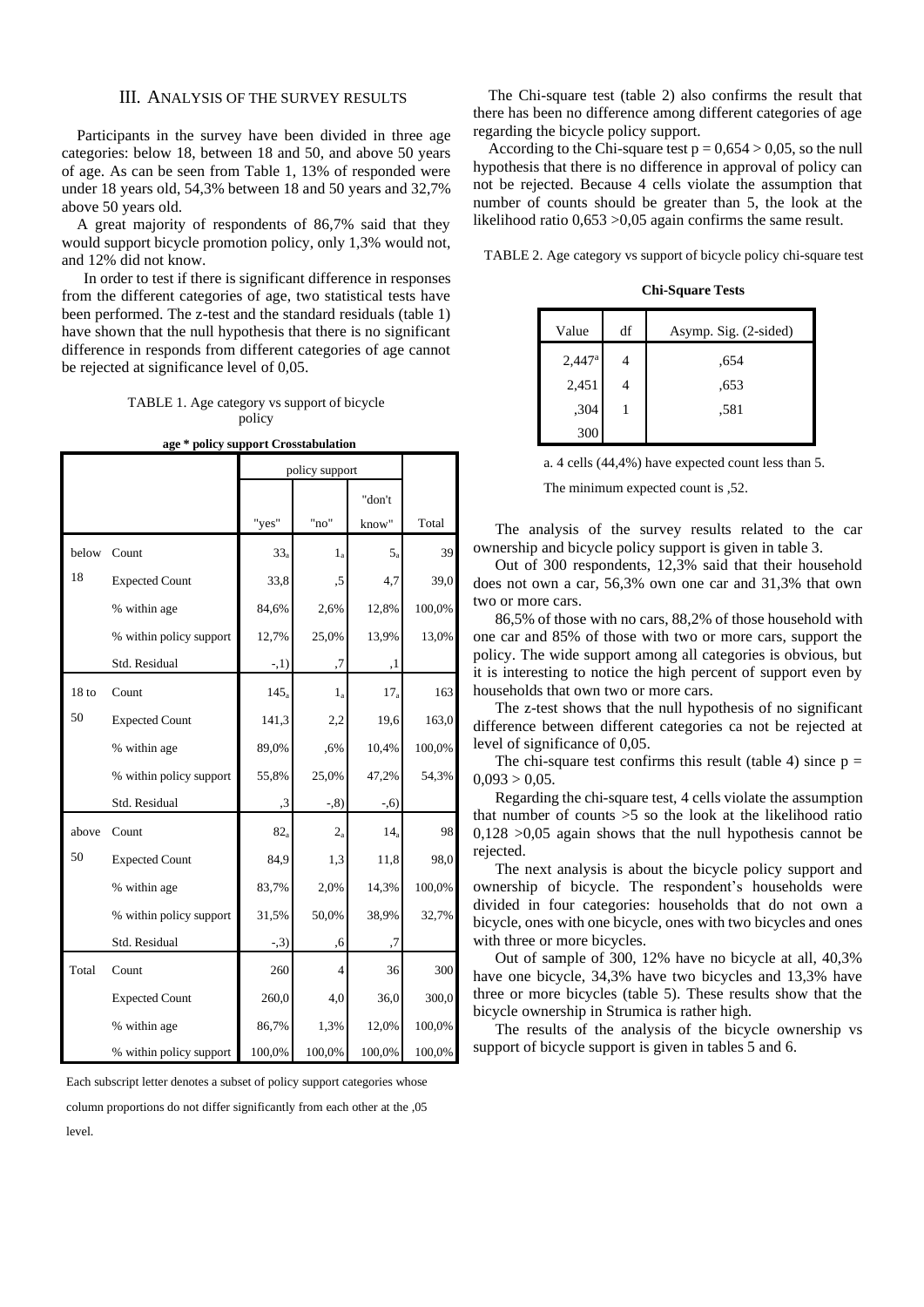# TABLE 3. Car ownership and bicycle policy support

#### **car ownership \* policy support Crosstabulation**

|       |                         | policy support |                |                 |        |
|-------|-------------------------|----------------|----------------|-----------------|--------|
|       |                         |                |                | "don't          |        |
|       |                         | "yes"          | "no"           | know"           | Total  |
| "በ"   | Count                   | $32_a$         | 2 <sub>h</sub> | $3_a$           | 37     |
|       | <b>Expected Count</b>   | 32,1           | ,5             | 4,4             | 37,0   |
|       | % within car ownership  | 86,5%          | 5,4%           | 8.1%            | 100,0% |
|       | % within policy support | 12,3%          | 50,0%          | 8,3%            | 12,3%  |
|       | Std. Residual           | $\cdot$ 0.     | 2,1            | $-7)$           |        |
| "1"   | Count                   | $149_a$        | $2_{a}$        | 18 <sub>a</sub> | 169    |
|       | <b>Expected Count</b>   | 146,5          | 2,3            | 20,3            | 169,0  |
|       | % within car ownership  | 88,2%          | 1,2%           | 10,7%           | 100,0% |
|       | % within policy support | 57,3%          | 50,0%          | 50,0%           | 56,3%  |
|       | Std. Residual           | $\cdot$        | $-2)$          | $-5)$           |        |
| "2 or | Count                   | $79_a$         | $0_a$          | $15_a$          | 94     |
| more" | <b>Expected Count</b>   | 81,5           | 1,3            | 11,3            | 94,0   |
|       | % within car ownership  | 84,0%          | ,0%            | 16,0%           | 100,0% |
|       | % within policy support | 30,4%          | ,0%            | 41,7%           | 31,3%  |
|       | Std. Residual           | $-3)$          | $-1,1)$        | 1,1             |        |
| Total | Count                   | 260            | 4              | 36              | 300    |
|       | <b>Expected Count</b>   | 260,0          | 4,0            | 36,0            | 300,0  |
|       | % within car ownership  | 86,7%          | 1,3%           | 12,0%           | 100,0% |
|       | % within policy support | 100,0%         | 100,0%         | 100,0%          | 100,0% |

Each subscript letter denotes a subset of policy support categories whose column proportions do not differ significantly from each other at the ,05 level.

TABLE 4. Car ownership vs policy support chi-square test **Chi-Square Tests**

|                              |                      |    | Asymp. Sig. |
|------------------------------|----------------------|----|-------------|
|                              | Value                | df | $(2-sided)$ |
| Pearson Chi-Square           | $7,952$ <sup>a</sup> |    | .093        |
| Likelihood Ratio             | 7,146                | 4  | ,128        |
| Linear-by-Linear Association | 1,105                |    | .293        |
| N of Valid Cases             | 300                  |    |             |

a. 4 cells (44,4%) have expected count less than 5. The minimum expected count is ,49.

# TABLE 5. Bicycle ownership and bicycle policy support

**bicycle ownership \* policy support Crosstabulation**

|       |                         |                  | policy support        |                 |        |
|-------|-------------------------|------------------|-----------------------|-----------------|--------|
|       |                         |                  |                       | "don't          |        |
|       |                         | "yes"            | "no"                  | know"           | Total  |
| "0"   | Count                   | $22_a$           | 3 <sub>b</sub>        | 11 <sub>h</sub> | 36     |
|       | <b>Expected Count</b>   | 31,2             | ,5                    | 4,3             | 36,0   |
|       | % within bic ownership  | 61,1%            | 8,3%                  | 30,6%           | 100,0% |
|       | % within policy support | 8,5%             | 75,0%                 | 30,6%           | 12,0%  |
|       | Std. Residual           | $-1,6)$          | 3,6                   | 3,2             |        |
| "1"   | Count                   | 113 <sub>a</sub> | $1_{a,\;b}$           | 7 <sub>b</sub>  | 121    |
|       | <b>Expected Count</b>   | 104,9            | 1,6                   | 14,5            | 121,0  |
|       | % within bic ownership  | 93,4%            | ,8%                   | 5,8%            | 100,0% |
|       | % within policy support | 43,5%            | 25,0%                 | 19,4%           | 40,3%  |
|       | Std. Residual           | $^\mathrm{,8}$   | -,5)                  | $-2,0)$         |        |
| "2"   | Count                   | 94 <sub>a</sub>  | $0_a$                 | $9_a$           | 103    |
|       | <b>Expected Count</b>   | 89,3             | 1,4                   | 12,4            | 103,0  |
|       | % within bic ownership  | 91,3%            | ,0%                   | 8,7%            | 100,0% |
|       | % within policy support | 36,2%            | ,0%                   | 25,0%           | 34,3%  |
|       | Std. Residual           | ,5               | $-1,2)$               | $-1,0)$         |        |
| "3 or | Count                   | $31_a$           | ${\bf 0}_{\rm a,\ b}$ | 9 <sub>b</sub>  | 40     |
| more" | <b>Expected Count</b>   | 34,7             | ,5                    | 4,8             | 40,0   |
|       | % within bic ownership  | 77,5%            | ,0%                   | 22,5%           | 100,0% |
|       | % within policy support | 11,9%            | .0%                   | 25,0%           | 13,3%  |
|       | Std. Residual           | $-0.6$           | $-0.7)$               | 1,9             |        |
| Total | Count                   | 260              | 4                     | 36              | 300    |
|       | <b>Expected Count</b>   | 260,0            | 4,0                   | 36,0            | 300,0  |
|       | % within bic ownership  | 86,7%            | 1,3%                  | 12,0%           | 100,0% |
|       | % within policy support | 100,0%           | 100,0%                | 100,0%          | 100,0% |

Each subscript letter denotes a subset of policy support categories whose column proportions do not differ significantly from each other at the ,05 level.

The z-test shows that there is a difference in bicycle policy support among different categories of bicycle ownership. The standard residual of 3,6 for the household with no bicycle and answer "no" for support of bicycle policy shows the biggest difference, compared to other categories of bicycle ownership. Also the standard residual of -2 for the household with one bicycle and with answer "I don't know" shows the difference compared to all the others.

The chi-square test confirms the result that there is a significant difference in bicycle policy support between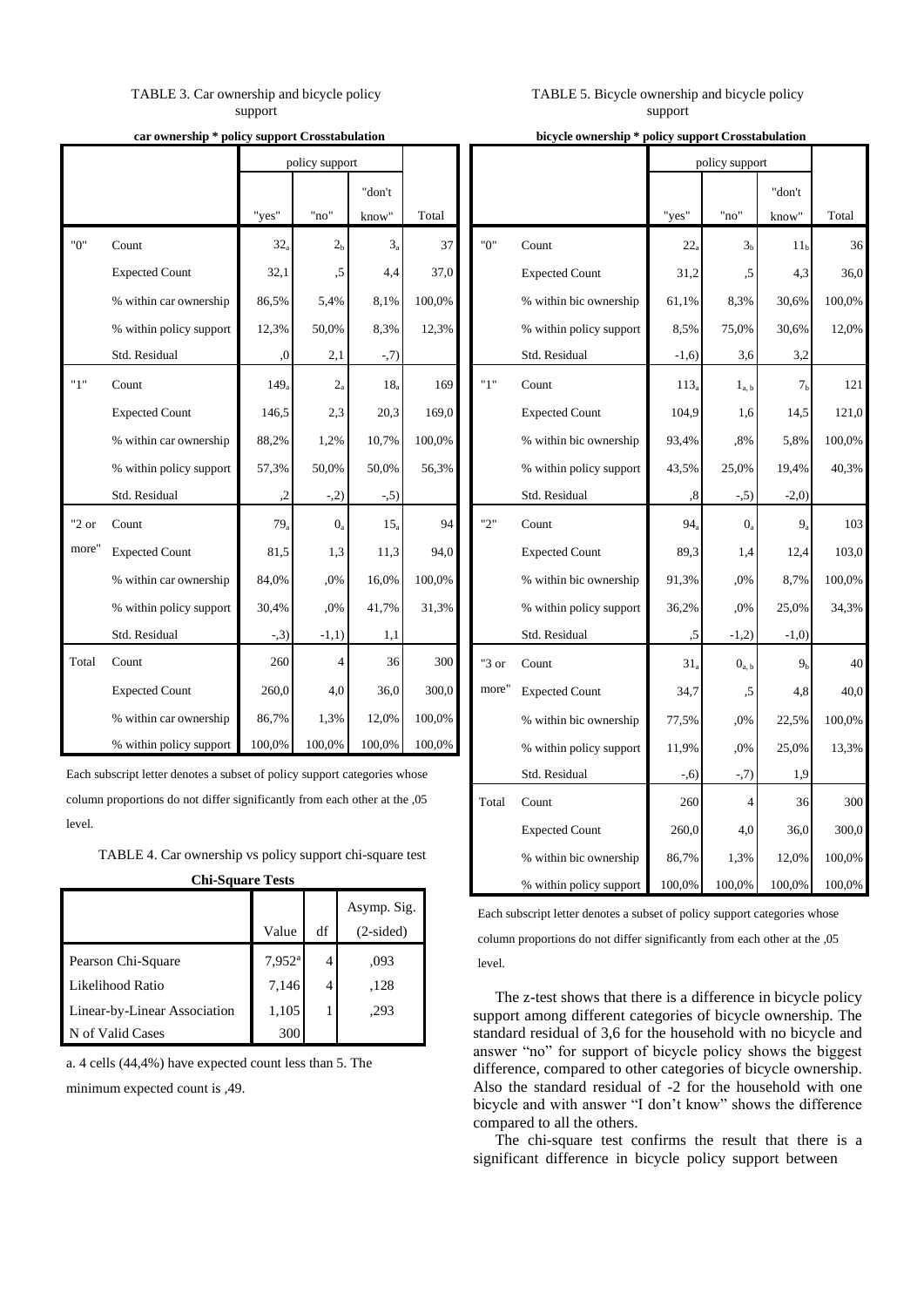different categories of bicycle ownership since  $p = 0 < 0.05$  and the null hypothesis that there is difference in approval of policy is rejected (table 6).

6 cells violate the assumption that number of counts >5 so the value of the likelihood ratio  $0 < 0.05$  again confirm the result that the null hypnosis is rejected.

TABLE 6. Chi-square test for bicycle ownership vs bicycle policysupport



|                              |            |    | Asymp.     |
|------------------------------|------------|----|------------|
|                              |            |    | $Sig. (2-$ |
|                              | Value      | df | sided)     |
| Pearson Chi-Square           | $38,165^a$ | 6  | ,000       |
| Likelihood Ratio             | 30,282     | 6  | ,000       |
| Linear-by-Linear Association | .695       |    | .405       |
| N of Valid Cases             | 300        |    |            |

a. 6 cells (50,0%) have expected count less than 5. The

minimum expected count is ,48.

The analysis of the main obstacle for greater use of bicycle in Strumica today has shown that the major concern is about traffic safety. 73,33% complained about low safety, 9,67% said they did not own bicycle, 6,67 % answered that the problem is lack of bicycle parking spaces (figure 2).



Fig. 2 Main obstacle for greater bicycle use today

Given the perception of the survey respondents that the poor bicycle infrastructure is important reason for low importance of bicycle as transport vehicle in the city, it is interesting to analyze, would they use it more frequently if the bicycle infrastructure is greatly improved.

The answers to this question has been first analyzed in relation with the age of the respondents. The result of this analysis are given in tables 7 and 8.

| TABLE 7. Age vs use of bicycle if the infrastructure is improved |  |  |
|------------------------------------------------------------------|--|--|
|                                                                  |  |  |

**age \* if better infrastructure Crosstabulation**

|           |                       |                 | if better infrastructure use |                 |                    |               |  |
|-----------|-----------------------|-----------------|------------------------------|-----------------|--------------------|---------------|--|
|           |                       |                 | "mayb                        |                 |                    |               |  |
|           |                       |                 | e                            |                 |                    |               |  |
|           |                       |                 | someti                       | "often          | "every             |               |  |
|           |                       | "no"            | mes"                         | 11              | day"               | Total         |  |
| "below    | Count                 | $1_a$           | $9_{3}$                      | $14_{\rm a}$    | 15 <sub>a</sub>    | 39            |  |
| 18"       | <b>Expected Count</b> | 3,3             | 7,2                          | 13,1            | 15,5               | 39,0          |  |
|           | % within age          | 2,6%            | 23,1%                        | 35,9%           | 38,5%              | 100,0         |  |
|           |                       |                 |                              |                 |                    | %             |  |
|           | % within if better    | 4,0%            | 16,4%                        | 13,9%           | 12,6%              | 13,0%         |  |
|           | Std. Residual         | $-1,2)$         | ,7                           | ,2              | $-1)$              |               |  |
| " $18$ to | Count                 | $8_{\rm a}$     | 30 <sub>a, b</sub>           | 63 <sub>b</sub> | 62 <sub>a, b</sub> | 163           |  |
| 50"       | <b>Expected Count</b> | 13,6            | 29,9                         | 54,9            | 64,7               | 163,0         |  |
|           | % within age          | 4.9%            | 18,4%                        | 38,7%           | 38,0%              | 100,0         |  |
|           |                       |                 |                              |                 |                    | $\%$          |  |
|           | % within if better    | 32,0%           | 54,5%                        | 62,4%           | 52,1%              | 54,3%         |  |
|           | Std. Residual         | $-1,5)$         | ,0                           | 1,1             | $-3)$              |               |  |
| "abov     | Count                 | 16 <sub>a</sub> | 16 <sub>b</sub>              | 24 <sub>h</sub> | 42 <sub>h</sub>    | 98            |  |
| e 50"     | <b>Expected Count</b> | 8,2             | 18,0                         | 33,0            | 38,9               | 98,0          |  |
|           | % within age          | 16,3%           | 16,3%                        | 24,5%           | 42,9%              | 100,0         |  |
|           |                       |                 |                              |                 |                    | $\frac{0}{6}$ |  |
|           | % within if better    | 64,0%           | 29,1%                        | 23,8%           | 35,3%              | 32,7%         |  |
|           | Std. Residual         | 2,7             | $-5)$                        | $-1,6)$         | .5                 |               |  |
| Total     | Count                 | 25              | 55                           | 101             | 119                | 300           |  |
|           | <b>Expected Count</b> | 25,0            | 55,0                         | 101,0           | 119,0              | 300,0         |  |
|           | % within age          | 8,3%            | 18,3%                        | 33,7%           | 39,7%              | 100,0         |  |
|           |                       |                 |                              |                 |                    | %             |  |
|           | % within if better    | 100,0           | 100,0                        | 100,0           | 100,0              | 100,0         |  |
|           |                       | $\%$            | $\frac{0}{0}$                | $\%$            | $\%$               | %             |  |

Each subscript letter denotes a subset of if better infrastructure use categories whose column proportions do not differ significantly from each other at the ,05 level.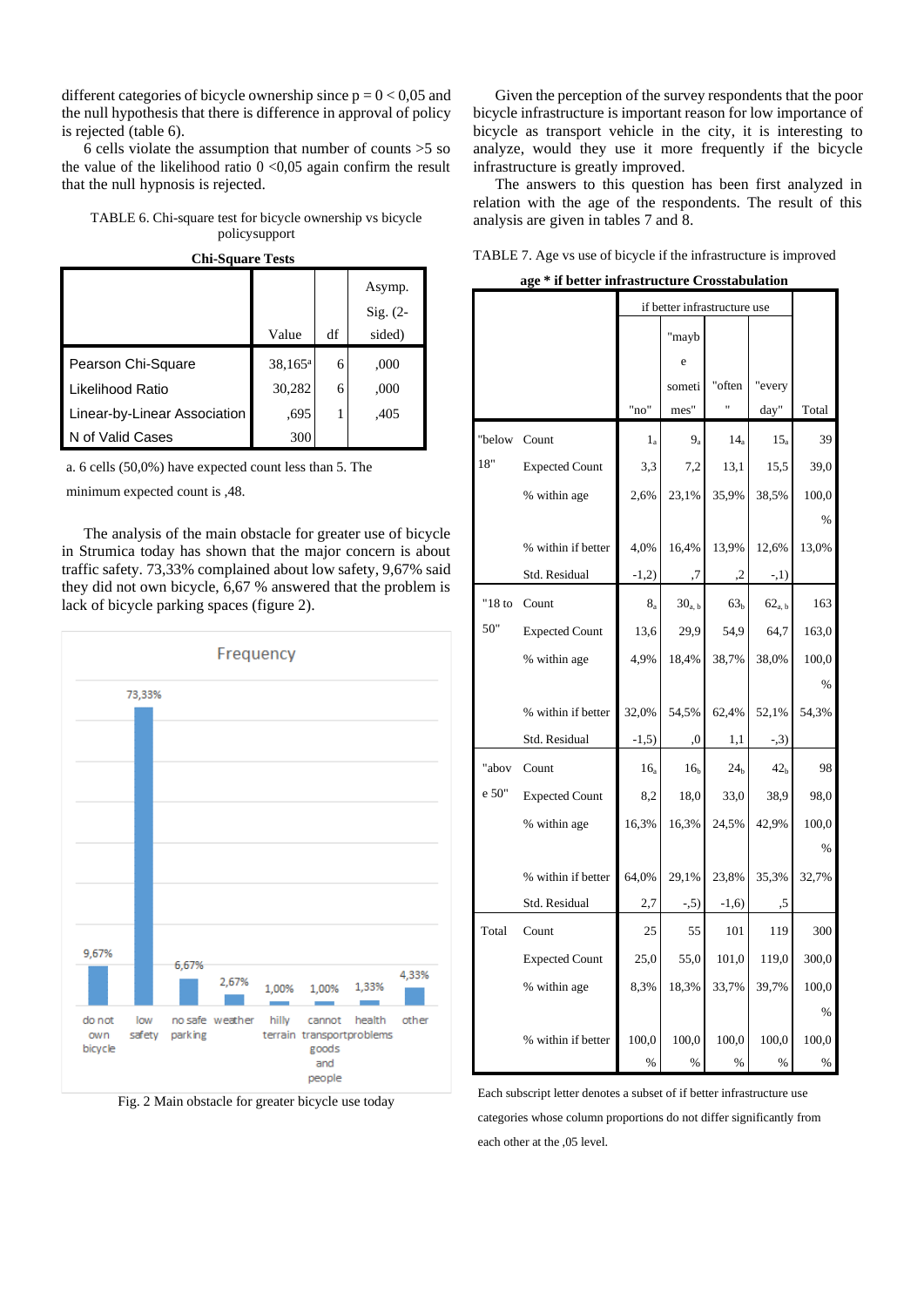From the results in table 7, it seems that people in Strumica would respond quite positively in terms of greater use of bicycle if the bicycle infrastructure was improved.

38,5% of the youngest category said they would use bicycle every day and another 35,9% said they would use bicycle often. Only 3,3 % answered that they would no use a bicycle.

Similar results have been found for the category of age between 18 and 50. 38% said they would use bicycle every day and another 38,7% said they would use bicycle often. Only 4,9 % answered that they would no use a bicycle.

The answers from the oldest category of respondents are interesting. Very high percent (42,9%) answered that they would use bicycle every day, but at the same time, compared to other age categories, the highest percent (16,3%) said that they would not use the bicycle at all.

The z-test shows that the null hypothesis that there is no difference between answers of different age categories cannot be accepted. There is a difference! The standard residual of 2,7 for age category above 50 shows significant difference of those who responded that they would not use the bicycle.

The same result is confirmed by the chi-square test. The p value is  $0.013 < 0.05$  at level of significance of 0.05 and the null hypothesis is rejected.

Since 1 cell have expected count less than 5, the look at the likelihood ratio  $0.016 < 0.05$  confirms the same result.

TABLE 8. Chi-square test of age vs improved bicycle infrastructure

|  | <b>Chi-Square Tests</b> |
|--|-------------------------|
|--|-------------------------|

|                              |                       |    | Asymp. Sig. |
|------------------------------|-----------------------|----|-------------|
|                              | Value                 | df | $(2-sided)$ |
| Pearson Chi-Square           | $16,147$ <sup>a</sup> | 6  | .013        |
| Likelihood Ratio             | 15,644                | 6  | .016        |
| Linear-by-Linear Association | 1,419                 |    | .234        |
| N of Valid Cases             | 300                   |    |             |

a. 1 cells (8,3%) have expected count less than 5. The minimum expected count is 3,25

How the ownership of cars affects the use of bicycle if the bicycle infrastructure is improved? The analysis of this issue is presented in tables 9 and 10.

Again, the intention of greater use of bicycle is rather positive.

Among those who do not own a car, 54,1% said they would use the bicycle every day. Surprisingly, 21,6% said they would not use the bicycle at all.

33,1% of those with one car said that they would use bicycle every day and another 39,1% that they would use it often. 7,7% would not use bicycle at all.

The support for bicycle is rather high with in a category that owns two or more cars. 45,7% would use bicycle every day 29,8% often, and only 4,3% would not use it at all.

The z-test shows that the null hypothesis should be rejected, that is, there is a significant difference in responses of different categories of people. The standard residuals are the highest for the category that does not own a car (2,8 and -1,8).

TABLE 9. Car ownership vs greater use of bicycle if the infrastructureis improved

**car ownership \* if better infrastructure use Crosstabulation**

|          |                        | if better infrastructure use |                    |                 |         |       |
|----------|------------------------|------------------------------|--------------------|-----------------|---------|-------|
|          |                        |                              | maybe              |                 | every   |       |
|          |                        | "no"                         | sometimes          | often           | day     | Total |
| "0"      | Count                  | $8_{a}$                      | 2 <sub>h</sub>     | 7 <sub>b</sub>  | $20_a$  | 37    |
|          | <b>Expected Count</b>  | 3,1                          | 6,8                | 12,5            | 14,7    | 37,0  |
|          | % within car ownership | 21,6%                        | 5,4%               | 18,9%           | 54,1%   | 100,0 |
|          |                        |                              |                    |                 |         | $\%$  |
|          | % within if better     | 32,0%                        | 3,6%               | 6,9%            | 16,8%   | 12,3% |
|          | Std. Residual          | 2,8                          | $-1,8)$            | $-1,5)$         | 1,4     |       |
| "1"      | Count                  | 13 <sub>a, b</sub>           | 34 <sub>a, b</sub> | 66 <sub>b</sub> | $56_a$  | 169   |
|          | <b>Expected Count</b>  | 14,1                         | 31,0               | 56,9            | 67,0    | 169,0 |
|          | % within car ownership | 7,7%                         | 20,1%              | 39,1%           | 33,1%   | 100,0 |
|          |                        |                              |                    |                 |         | %     |
|          | % within if better     | 52,0%                        | 61,8%              | 65,3%           | 47,1%   | 56,3% |
|          | Std. Residual          | $-3)$                        | ,5                 | 1,2             | $-1,3)$ |       |
| " $2$ or | Count                  | $4_a$                        | $19_a$             | 28 <sub>a</sub> | $43_a$  | 94    |
| more     | <b>Expected Count</b>  | 7,8                          | 17,2               | 31,6            | 37,3    | 94,0  |
|          | % within car ownership | 4,3%                         | 20,2%              | 29,8%           | 45,7%   | 100,0 |
|          |                        |                              |                    |                 |         | $\%$  |
|          | % within if better     | 16,0%                        | 34,5%              | 27,7%           | 36,1%   | 31,3% |
|          | Std. Residual          | $-1,4)$                      | ,4                 | $-0.6$          | ,9      |       |
| Total    | Count                  | 25                           | 55                 | 101             | 119     | 300   |
|          | <b>Expected Count</b>  | 25,0                         | 55,0               | 101,0           | 119,0   | 300,0 |
|          | % within car ownership | 8,3%                         | 18,3%              | 33,7%           | 39,7%   | 100,0 |
|          |                        |                              |                    |                 |         | $\%$  |
|          | % within if better     | 100,0                        | 100,0%             | 100,0           | 100,0   | 100,0 |
|          |                        | $\%$                         |                    | $\%$            | $\%$    | $\%$  |

Each subscript letter denotes a subset of if better infrastructure use categories

whose column proportions do not differ significantly from each other at the ,05 level.

The chi-square test (table 10) has shown that  $p = 0.001$  < 0,05 and the null hypothesis that there is no difference in responses if better infrastructure is rejected. There is a significant difference.

One cell violate the assumption that number of counts >5 so checking of the value of the likelihood ratio  $0.001 \le 0.05$  again shows that there is significant difference between categories of respondents.